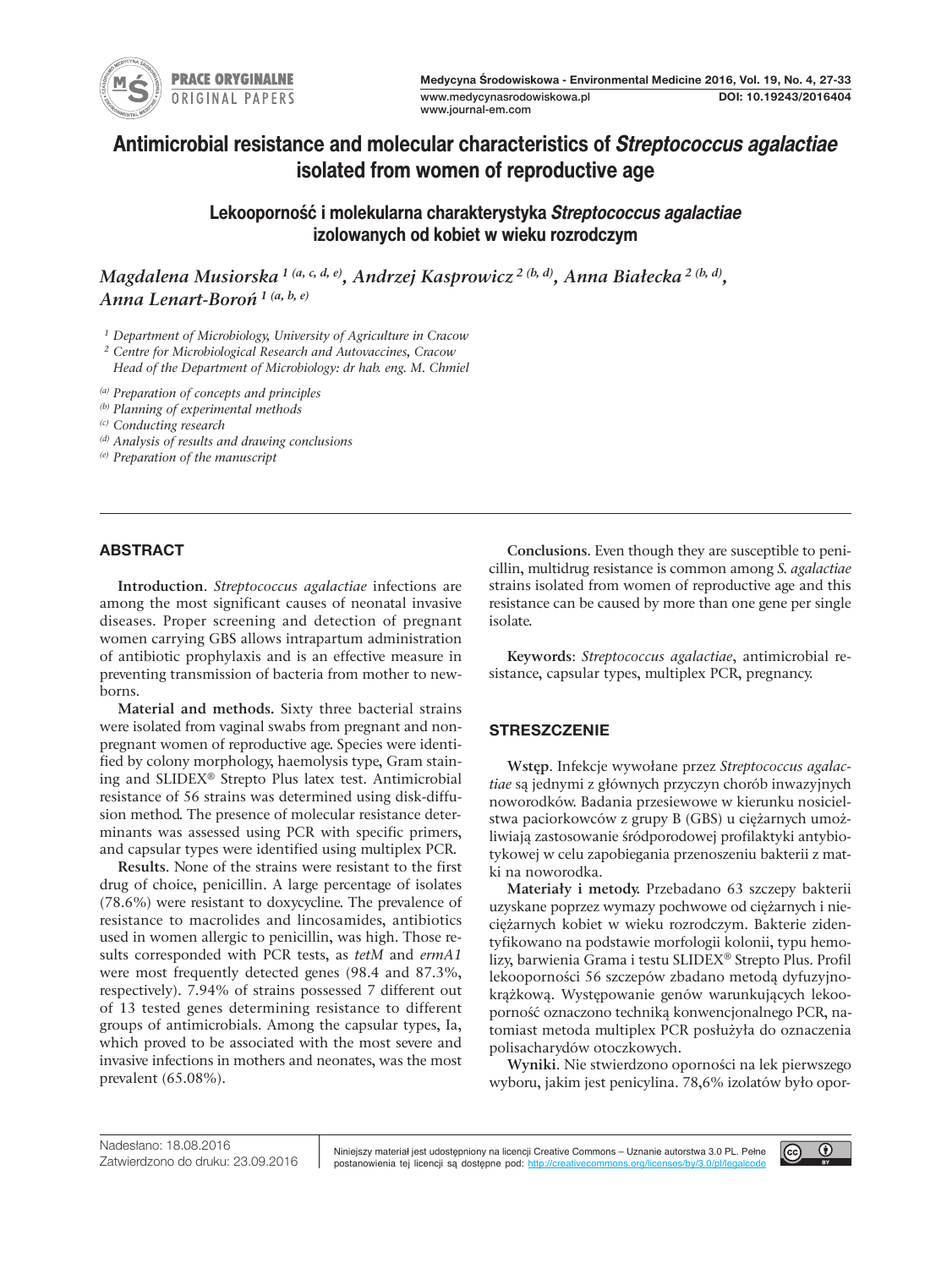nych na doksycyklinę. Często także stwierdzano oporność na makrolidy i linkozamidy, które są antybiotykami stosowanymi u pacjentek uczulonych na penicylinę. Wyniki te korespondowały z wynikami testów PCR, gdyż geny *tetM* i *ermA1* były najczęściej stwierdzanymi genetycznymi determinantami lekooporności (odpowiednio u 98,4 i 87,3% szczepów). Aż 7,94% szczepów *S. agalactiae* posiadało 7 spośród 13 testowanych genów warunkujących oporność na różne antybiotyki. Test multiplex PCR wykazał, że najbardziej rozpowszechniony był typ Ia polisacharydów otoczkowych, powiązany z najcięższymi i naj-

## **INtrODuctION**

Although *Streptococcus agalactiae* (group B streptococcus – GBS) belongs to the normal commensal microflora of gastrointestinal and genitourinary tracts, since 1960s these bacteria have been one of the most significant and increasing causes of neonatal invasive diseases [1–3]. This is because newborn children can acquire GBS from their mothers through aspiration of infected amniotic fluid or during their passage through the birth canal [1].

Proper screening and detection of pregnant women carrying GBS allows intrapartum administration of antibiotic prophylaxis and is an effective measure in preventing transmission of bacteria from the mother to the newborns [4]. Penicillin has been established as a first drug of choice for the prophylaxis and treatment of GBS infections, but clindamycin and erythromycin, as well as tetracyclines, such as doxycycline, have been used as alternatives in penicillin-allergic individuals [5]. Even though, despite the common use of β-lactams, the strains of GBS are still susceptible to penicillin, the resistance to the latter antibiotics has been reported in different countries, thus raising concerns about their use in treatment [5–8]. Some of the most frequently detected resistance mechanisms include the presence of *tetM* and *tetO* genes, associated with plasmids and transposons, respectively, and causing the bacterial ribosome protection [9]. Moreover, the increasing frequency of the use of macrolides, lincosamides and streptogramins promotes the occurrence of bacterial resistance to these antibiotics [10]. The posttranscriptional methylation of adenine residues of 23S ribosomal RNA, mediated by *erm* genes, is among the most frequently observed mechanisms of resistance to this group of antibiotics in GBS.

In Poland, the screening for the presence of this pathogen in pregnant women has become obligatory since April  $8<sup>th</sup>$  2011, and based on several studies, it is assumed that about 20% of Polish women are poważniejszymi infekcjami. Został on wykryty u 65,08% szczepów.

**Wnioski**. Pomimo całkowitej wrażliwości na penicylinę, wielooporność szczepów *S. agalactiae* izolowanych od kobiet w wieku rozrodczym jest powszechna. Oporność na antybiotyki u tych bakterii może być warunkowana przez występowanie więcej niż jeden gen w jednym izolacie.

**Słowa kluczowe:** *Streptococcus agalactiae*, lekooporność, polisacharydy otoczkowe, multiplex PCR, ciąża.

colonized by GBS [6, 11, 12]. The studies have shown that the *S. agalactiae* infections occur in 2-4 out of 1000 newborns, but what is worrying is that the mortality rate of infected newborns reaches up to 20% [6].

One of the most important factors involved in the virulence of *S. agalactiae* includes their capsular polysaccharide (cps), of which there are 10 known to date [13]. Different capsular types are associated with various severity of the eventual infection, as well as there are geographical variations among the prevalence of particular capsular types [13–15].

The aim of this study was to assess the prevalence of *Streptococcus agalactiae* in women of reproductive age in Kraków and to analyze the antibiotic resistance of the selected strains and the presence of genes determining the resistance to most commonly used antibiotics. Finally, the multiplex PCR was employed to classify the isolated strains into different serotype groups. The results obtained in this study will allow for evaluation of the health risk both in women and in newborns. Moreover, they will allow assessment of the treatment efficiency by using the most commonly used drugs of choice and help establish which of the isolated strains are most dangerous to women of reproductive age.

#### **MAtErIAl AND MEthODs**

# **Microorganisms**

A total of 63 GBS isolates recovered from vaginal swabs of pregnant ( $n=16$ ) and non-pregnant ( $n=47$ ) women of reproductive age (20–44 years old), patients of the Centre for Microbiological Research and Autovaccines in Kraków, were used in this study. All streptococci were identified to the species level based on the phenotypic methods including colony morphology, type of haemolysis on blood agar, Gram staining and latex test using SLIDEX® Strepto Plus (BioMérieux).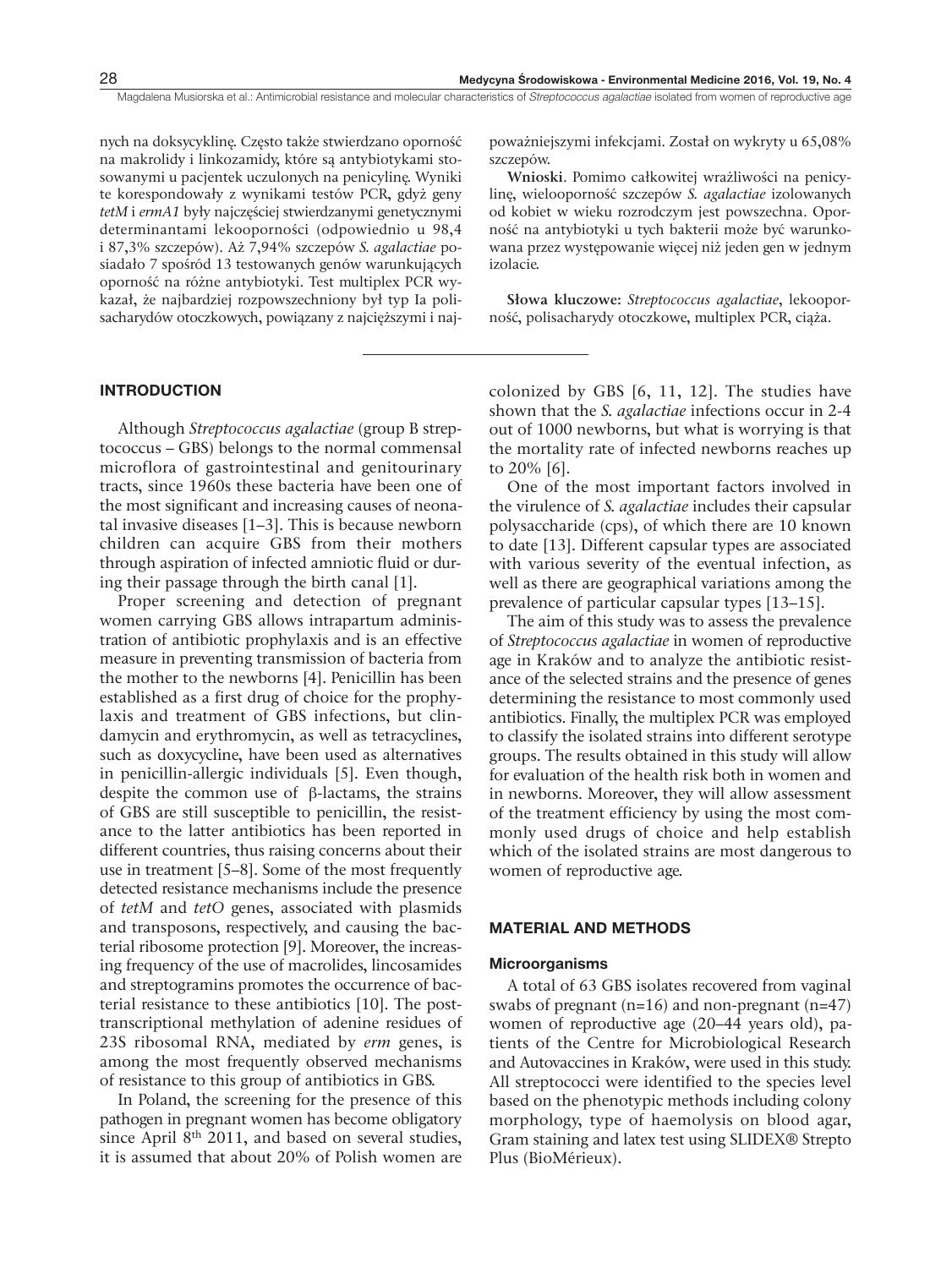### **Antimicrobial susceptibility pattern**

Antimicrobial susceptibility was tested on 56 strains by the disk-diffusion method on Mueller-Hinton agar (Biocorp) supplemented with 5% sheep blood, using suspensions of 0.5 MacFarland made from fresh bacterial cultures. The isolates were tested for susceptibility to five drugs of choice used for the treatment of GBS, i.e. penicillin, doxycycline, erytromycin, clindamycin and cotrimoxasole. The tests were performed according to the recommendations of the National Reference Centre for Antimicrobial Susceptibility Testing [16]. After incubation, the results were interpreted according to the European Committee on Antimicrobial Susceptibility Testing [17].

# **DNA extraction**

A single bacterial colony was added to 5 ml of Trypticase Soy Broth and incubated overnight at 37°C. The cultures were then centrifuged at 12,200 g for 3 min and the bacterial pellets were resuspended in 100 µl of 10 mM Tris. Total DNA of all 63 GBS isolates was extracted using the Genomic Mini DNA extraction kit (A&A Biotechnology) according to the manufacturer's instructions.

# **Pcr determination of antibiotic resistance genes**

Total DNA of the 63 GBS isolates was used to amplify the genes encoding various resistance mechanisms for MLS antibiotics (macrolide, lincosamide and streptogramins) and tetracyclines. The presence of the following genes was examined: *ermA, ermA1, ermB, ermB1, ermC, int-Tn, lnuA, vga, mefA/E, msrA, msrA1, tetM and tetO* [18–21].

PCRs were performed in a T100 thermal cycler (BioRad). The reactions in a final volume of 25 µl contained 50 ng of DNA template, 12.5 pM of each primer, 2.5 mM of dNTP, 1×PCR buffer and 1 U DreamTaq Green DNA polymerase (ThermoScientific, US). The temperature profile of the reactions consisted of initial denaturation at 95° for 5 min, followed by 30 cycles of denaturation at 95°C for 30 s, 45 s of annealing temperature that varied depending on the primers used, 1 min of elongation at 72°C with final extension for 10 min at 72<sup>°</sup>C. The amplicons were subjected to electrophoresis on 1% agarose (Prona) gels in 1×Tris-Borate-EDTA buffer at 120V for 60 minutes. Agarose gels were stained with SimplySafe (EurX) and photographed using a UV-light gel documentation system GelDoc (BioRad).

# **Multiplex Pcr test for capsular type identification**

Multiplex PCR was performed in a T100 thermal cycler (BioRad) and the reaction was conducted in a final volume of 25 µl according to Imperi et al. with 0.3U of Dream Taq Green DNA polymerase (ThermoScientific, US) [13]. Nineteen primers for different capsular types were used in a reaction [13]. The PCR products were subjected to electrophoresis on 2% agarose (PRONA) gels in 1×Tris-Borate-EDTA buffer at 120V for 60 minutes. Agarose gels were stained with SimplySafe (EurX) and photographed using a UV-light gel documentation system GelDoc (BioRad).

#### **statistical analysis**

In order to verify the significance of differences between the antimicrobial resistance, as well as the occurrence of different capsular serotypes in pregnant and non-pregnant women, a  $\chi^2$  test was conducted using a Social Science Statistics calculator [22].

## **rEsults**

# **bacterial isolates distribution and antimicrobial resistance**

Among 63 isolates, 16 originated from pregnant women and 47 from non-pregnant women. Antimicrobial resistance was determined for 56 strains (10 from pregnant and 46 from non-pregnant women). All of the tested isolates were susceptible to the first drug of choice, which is penicillin. Only 12 isolates (21.4%) were susceptible to doxycyclin, and the following percentages of isolates: 66.1%, 73.2% and 98.2% were susceptible to erythromycin, clindamycin and cotrimoxasole, respectively. There were significant differences among the distribution of susceptible and resistant isolates among pregnant and non-pregnant women with the exception for penicillin (Table I).

- Table I. Susceptibility of the tested S. agalactiae isolates to commonly used antibiotics in pregnant and non-pregnant women (%).
- Tabela I. Wrażliwość badanych izolatów S. agalactiae na antybiotyki powszechnie stosowane u kobiet ciężarnych i nieciężarnych (%).

| Antibiotic    | Pregnant (n=10) |    | Non-pregnant $(n=46)$ |      |  |
|---------------|-----------------|----|-----------------------|------|--|
|               | S               | R  | S                     | R    |  |
| Penicillin    | 100             | O  | 100                   |      |  |
| Erythromycin  | 80              | 20 | 63                    | 37   |  |
| Clindamycin   | 90              | 10 | 69.6                  | 30.4 |  |
| Cotrimoxasole | 100             | 0  | 97.8                  | 2.2  |  |
| Doxycyclin    | 50              | 50 | 15.2                  | 84.8 |  |

\* bolded values indicate significant differences, with p<0.05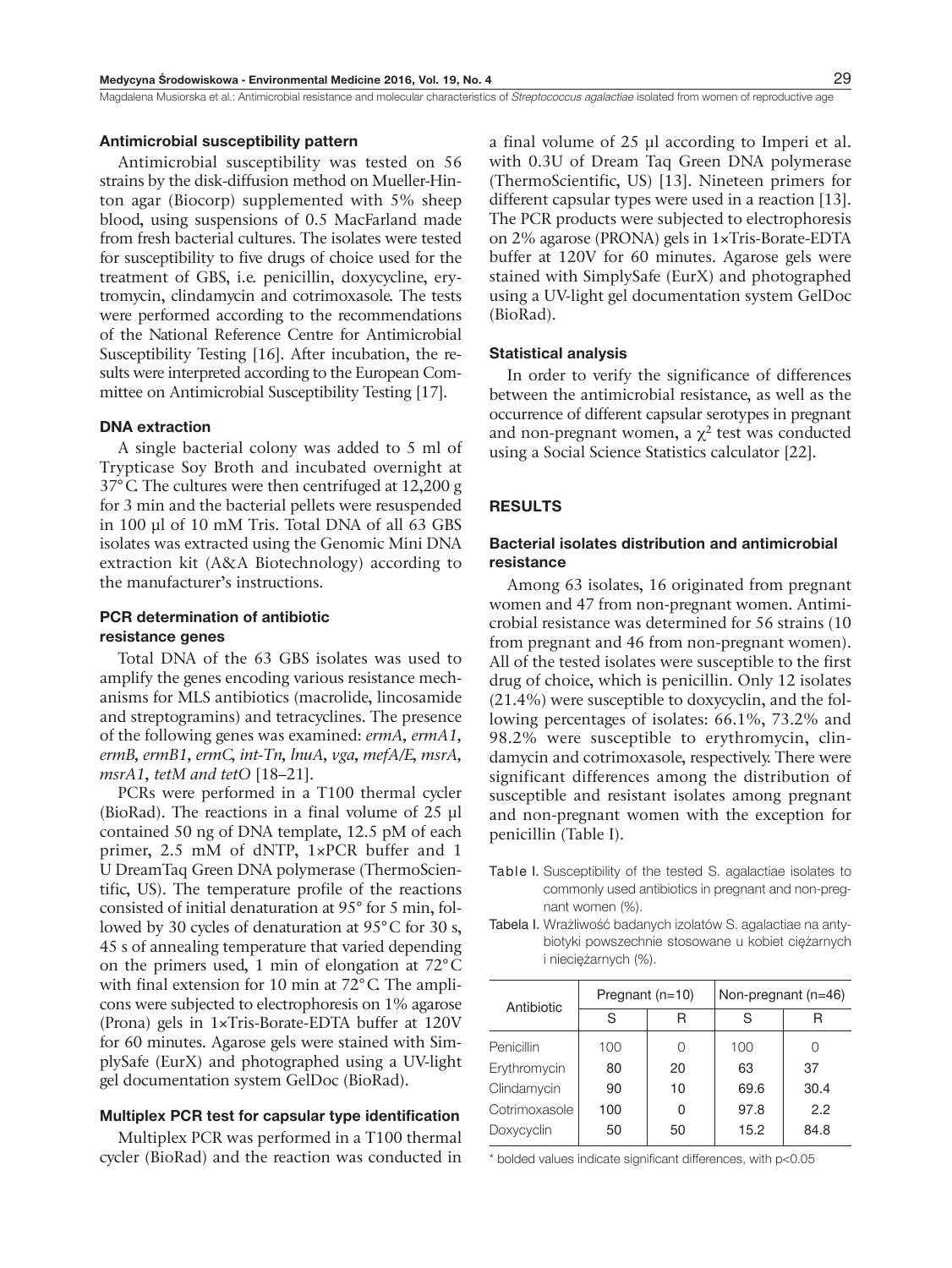None of the tested isolates was resistant to all 5 antibiotics. Similarly, none of them was resistant to 4 drugs, but 26.79%, 1.79% and 55.36% of GBS strains were resistant to 3, 2 and 1 antibiotic, respectively. Among the tested isolates only 14.29% were susceptible to all tested antimicrobials.

#### **Pcr amplification of antibiotic resistance genes**

Table II shows the frequency of detection of individual genes responsible for the resistance to antibiotics of MLS group. Genes *ermA* (645 bp), *ermC* (642 bp), *lnuA* (323 bp) and *vga* (470 bp) were not detected in any of the tested GBS. On the other hand, *ermA1* occurred very frequently, i.e. in 87.3% of isolates. What is interesting, almost all isolates possessed the *tetM* gene. Statistical analysis showed that the differences in the abundance of antimicrobial resistance genes in pregnant and non-pregnant women were statistically insignificant for the MLS group of antibiotics, while for the tetracyclines the difference was significant only in the case of *int-Tn* gene (p<0.05), as this gene was observed in 43.75% of isolates from pregnant and in 74.47% of isolates from non-pregnant women.

Among the tested isolates, 7.94% possessed as many as 7 different antimicrobial resistance genes, while in 14.29%, 28.57%, 26.98%, 12.70% and 9.52% 6, 5, 4, 3 and 2 genes were detected, respectively, and this was the smallest number of the detected resistance genes, which means that there were no strains that would not carry any of the examined genes.

- Table II. Share of isolates with genes responsible for the resistance to antibiotics belonging to the group of macrolides, lincosamides, streptogramins (MLS) and tetracyclines (%).
- Tabela II. Udział izolatów, u których stwierdzono geny odpowiedzialne za oporność na makrolidy, linkozamidy i streptograminy (antybiotyki z grupy MLS) oraz tetracykliny (%).

| Gene         | No. of strains | %    | Product length (bp) |  |
|--------------|----------------|------|---------------------|--|
| ermA         | ∩              | ∩    | 645                 |  |
| ermA1        | 55             | 87.3 | 421                 |  |
| ermB         | 30             | 47.6 | 639                 |  |
| ermB1        | 30             | 47.6 | 359                 |  |
| ermC         | Ω              | ∩    | 642                 |  |
| <i>InuA</i>  | Ω              | 0    | 323                 |  |
| msrA         |                | 1.6  | 940                 |  |
| msrA1        | 20             | 31.7 | 400                 |  |
| vga          | ∩              | ∩    | 470                 |  |
| $m$ ef $A/E$ | 6              | 9.5  | 346                 |  |
| tetM         | 62             | 98.4 | 359                 |  |
| tetO         | 38             | 60.3 | 538                 |  |
| $int-Tn$     | 46             | 73.0 | 528                 |  |

#### **Multiplex Pcr determination of capsular types**

The multiplexed PCR allowed for differentiation of the bacterial isolates depending on the capsular type. Among 10 known serotypes, five were detected in this study, namely Ia, Ib, III, IV and IX (Table III). Capsular type Ia, which was the most prevalent one, occurred in both pregnant and non-pregnant women. The second most frequently detected capsular type was III, which was observed in more than 25% of isolates. Statistical analysis revealed that the differences in the prevalence of GBS capsular types between pregnant and non-pregnant women are statistically significant only in the case of those most frequent types, i.e. Ia and III (Table III).

Table III. Share of isolates with different capsular types from pregnant and non-pregnant women (%).

Tabela III. Udział izolatów z poszczególnymi typami polisacharydów otoczkowych u kobiet ciężarnych i nieciężarnych (%).

| Capsular type                                                 | la(% )                                           | lb(%)    | III(%)  | IV (%)   IX (%) |  |
|---------------------------------------------------------------|--------------------------------------------------|----------|---------|-----------------|--|
| Pregnant                                                      | 15(93.75)                                        | $\Omega$ | 1(6.25) |                 |  |
| Non-pregnant 26 (55.32) 3 (6.38) 15 (31.91) 2 (4.26) 1 (2.13) |                                                  |          |         |                 |  |
| Total                                                         | 41 (65.08) 3 (4.76) 16 (25.40) 2 (3.17) 1 (1.59) |          |         |                 |  |

\*bolded numbers indicate significant differences at p<0.05

## **DIscussION**

Among 63 strains, 16 were isolated from pregnant women. The detection of *S. agalactiae* carriage in pregnant women allows for the administration of proper intrapartum prophylaxis in the form of antibiotics, i.e. penicillin or, in the case of penicillinallergic patients, other drugs of choice [1]. Correctly administered antibiotic treatment prevents transmission of bacteria from the mother to the newborn; however, children born by women in which intrapartum antibiotic prophylaxis was administered, still need to be subjected to at least 24-hour observation [6, 23].

Antimicrobial resistance, spreading through various pathways among *S. agalactiae*, currently seems to be the most important problem [24]. Our study showed that the number of resistant strains increases, resulting in multidrug resistance among bacteria. The highest resistance rate recorded in this study involved tetracyclinces, since as much as 78.6% of examined isolates were resistant to doxycyclin. Also high resistance rate was recorded in the case of macrolides and lincosamides, i.e. 33.9 and 26.8% to erythromycin and clindamycin, respectively, with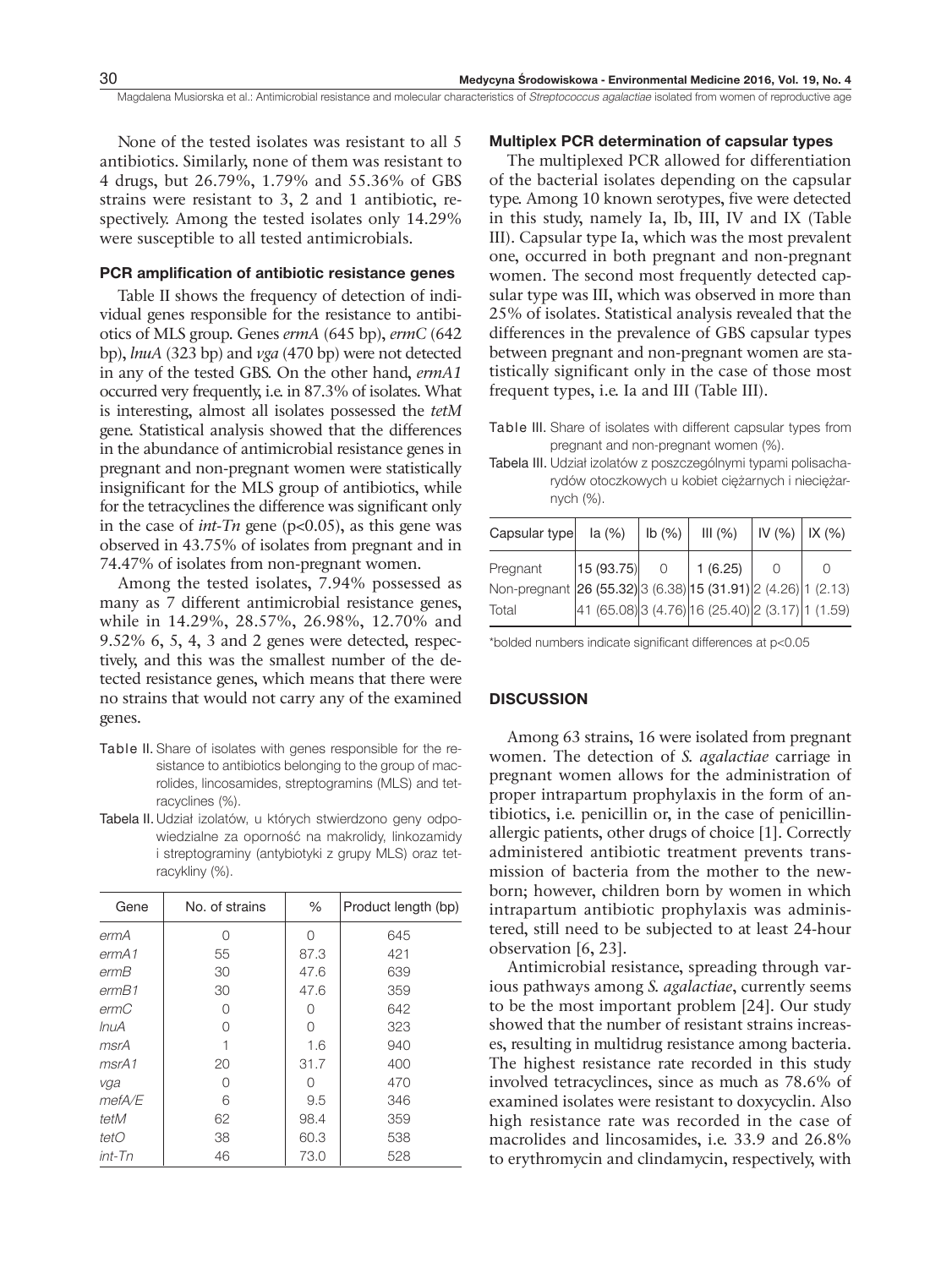5.36% of strains resistant only to erythromycin. Even though some authors report similar rate of resistance to these groups of antibiotics, the recorded rate is disturbingly high, as both of these antibiotics are the drugs of choice in the case of women allergic to penicillin [25, 26, 27]. Moreover, these results indicate that the prevalence of resistance to macrolides and lincosamids among GBS has increased, since resistance recorded by Brzychczy-Włoch in the study conducted in 2010 in one of the hospitals in Kraków demonstrated 16% and 10% of strains resistant to erythromycin and clindamycin, respectively [28]. On the other hand, Pruss et al. in their study conducted in the period of 2010- 2013 in the West Pomeranian region reported MLSB phenotype in 28% of strains and MSB phenotype (resistance only to erythromycin) in 2% of strains [29]. Prośniewska et al. in their study conducted in 2010-2012 in Łódź observed that 45.45% of vaginal GBS strains were resistant to erythromycin and 34.09% to clindamycin. However, an important observation is that all of the examined isolates were susceptible to penicillin, which is the first drug of choice in the prophylaxis of GBS infections [23].

The conducted molecular analyses showed that the most prevalent genes responsible for the MLS resistance included *erm* genes, with *ermA1* being most frequently detected, i.e. among 87.3% of isolates and almost 50% of *ermB* (Table II). Both *ermA1* and *ermB1* genes are responsible for dimethylation of the adenine residue in 23S rRNA, resulting in ribosomal changes and therefore reduced affinity between ribosomes and MLS antibiotics [31]. According to Poyart et al., the presence of *ermB* genes is more frequent in multidrug resistant strains, which was also detected in our study [32]. Another gene, quite frequently detected in this study, i.e. *msrA1* encoding the efflux pump, which was observed in 31.7% of strains in our research, has not been reported with such frequency so far [31, 33]. The results of molecular analysis demonstrated also the high prevalence of genes responsible for resistance to tetracyclines, as *tetM* was observed in as much as 98.4% of isolates. This was also confirmed by the phenotypic tests, in which resistance to doxycyclin, which belongs to the group of tetracyclin antibiotics, was the most frequently observed. This gene encodes a ribosome protection mechanism and, similarly, high prevalence of this gene in GBS was observed by other authors [34, 35].

A multiplex PCR was employed to assess the capsular type of the examined GBS strains, which proved to be a useful, efficient, reliable and rapid method in identification of this important virulence

factor of *S. agalactiae* [13]. This is an important factor, as the capsular polysaccharide has been recognized as one of the most important virulence factors [36]. It has been reported by different authors that predominating serotypes change over time and vary by geographical region. Moreover, the coexistence of several serotypes constitutes a major obstacle in the development of a global and effective vaccine against GBS to prevent neonatal infections [37]. The study revealed the presence of five among the 10 already known capsular types. In this study, serotype Ia was the most frequently detected (65.08% of total isolates), followed by serotype III (25.40%). These results are in accordance with those obtained by Oviedo et al., where serotypes... Ib, IV and IX were also detected, but in much smaller numbers [1]. These results are consistent with observations of other authors, who reported serotype Ia to be the most prevalent not only in different European countries but also in US and South America [1, 36, 38]. The highest prevalence of serotype Ia coupled with increased resistance to certain antibiotics may raise concerns as this serotype proved to be associated with the most severe and invasive infections both in mothers and neonates [39]. The present study showed that the resistance to both erythromycin and clindamycin was observed in GBS isolates of capsular types Ia, Ib and III, which differs from the results of Otaguiri et al., who observed the resistance to these both antibiotics only among isolates belonging to capsular types III and V [5]. On the other hand, as in Otaguiri et al., isolates of exclusively Ia capsular types showed resistance only to erythromycin [5].

## **cONclusIONs**

This study revealed that the resistance to tetracyclinces is one of the most common mechanisms of resistance among the isolated GBS and only 14.29% were susceptible to all of the tested antibiotics. Also high prevalence of strains resistant to clindamycin and erythromycin indicates that the administration of these drugs to penicillin-allergic women should be preceded by an adequate antimicrobial susceptibility testing. However, penicillin, the first drug of choice used as a means of intrapartum prophylaxis of GBS infections, proved to be the most effective, as all examined strains were susceptible.

The experiments showed that the multidrug resistance is common among *Streptococcus agalactiae* strains isolated from women of reproductive age and that the resistance to antibiotics can be caused by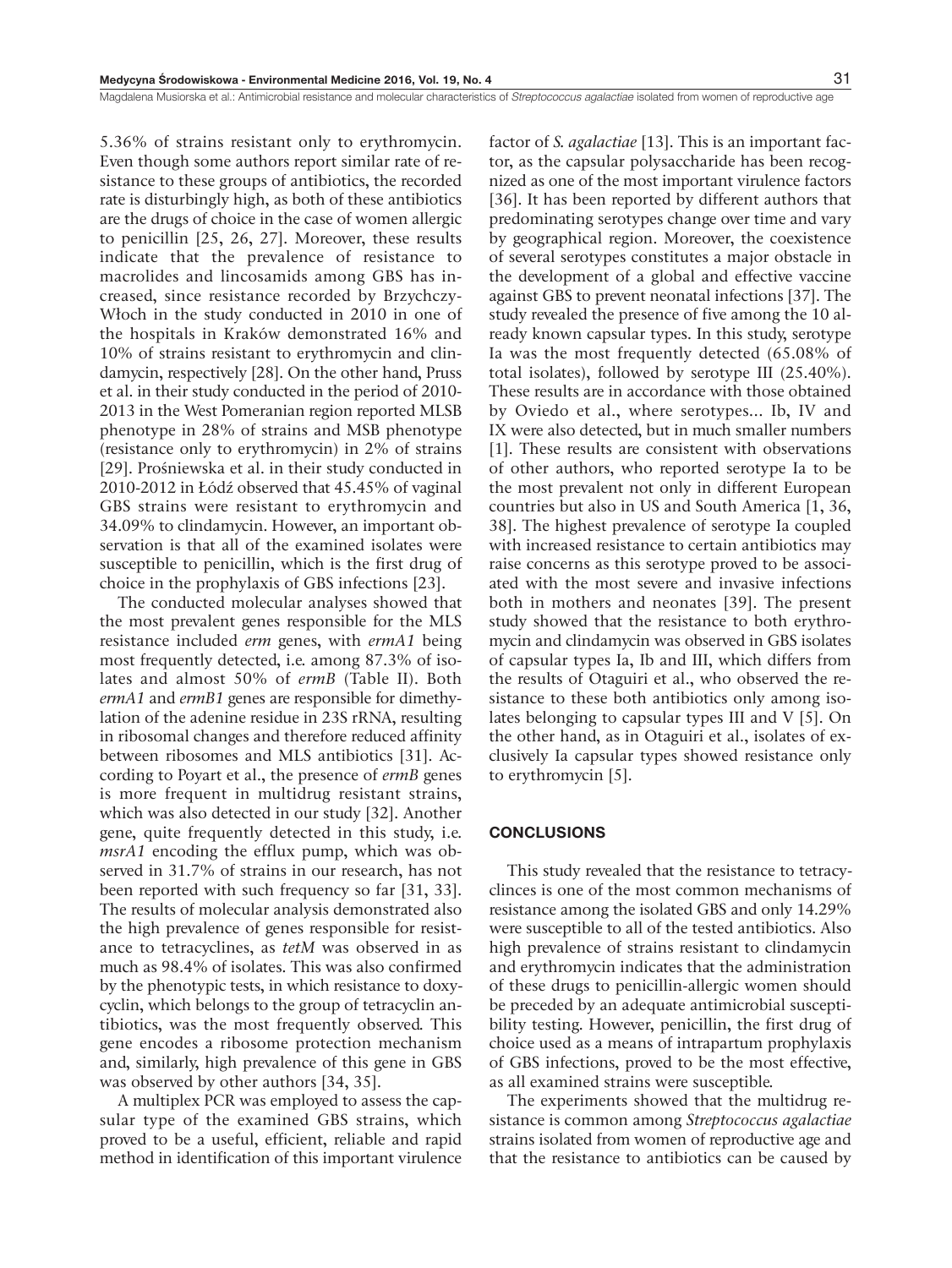the presence of more than one gene per single isolate. Capsular type Ia, which is proved to cause ones of the most invasive GBS infections, was the most frequently found in both pregnant and non-pregnant women.

Due to raising frequency of *Streptococcus agalactie* carriage among women, there is an increasing risk of transmission of this bacterium to newborns, which is associated with significant threat to their health and life. Some of the antimicrobial resistance detected in this study can be disturbing; however, a proper identification and selection of antibiotics, in the form of antibiogram, should be sufficient to eliminate bacteria from the body of both mother and child.

**Source of research funding:** *this study was financed by the statutory funds of the Department of Microbiology, University of Agriculture in Kraków and by the funds of the Centre for Microbiological Research and Autovaccines in Kraków.*

# **Acknowledgements**

This study was financed by means of the statutory grant of the Department of Microbiology, University of Agriculture in Kraków, No. DS3102/KM/2014 and by funds of the Centre for Microbiological Research and Autovaccines in Kraków.

#### **rEfErENcEs**

- [1] Oviedo P., Pegels E., Laczeski M. et al.: Phenotypic and genotypic characterization of Streptococcus agalactiae in pregnant women. First study in a provinence of Argentina. Braz J Microbiol 2013; 44: 253-258.
- [2] Henneke P., Berner R.: Interaction of neonatal phagocytes with group B Streptococcus: recognition and response. Infect Immun 2006; 74: 3085-3095.
- [3] Obszańska K., Kern-Zdanowicz I., Sitkiewicz I.: Virulence factors and pathogenic mechanisms of -hemolytic streptococci. Adv Microbiol 2014; 53: 101-111.
- [4] Brimil N., Barthell E., Heindrichs U. et al.: Epidemiology of Streptococcus agalactiae colonization in Germany. Int J Med Microbiol 2006; 296: 39-44.
- [5] Otaguiri E.S., Belotto Morguette A.E., Reis Tavares E. et al.: Commensal Streptococcus agalactiae isolated from patients seen at University Hospital of Londrina, Paranà, Brazil: capsular types, genotyping. Antimicrobial susceptibility and virulence determinants. BMC Microbiol 2013; 13: 297.
- [6] Bigos M., Łysakowska M., Wasiela M.: Perinatal infections caused by Streptococcus agalactiae. Adv Microbiol 2012; 51: 299-308.
- [7] Verani J.R., McGee L., Schrag S.J.: Division of Bacterial Diseases, National Center for Immunization and Respiratory Diseases, Centers for Disease Control and Prevention (CDC): Prevention of perinatal group B streptococcal disease – revised guidelines from CDC, 2010. MMWR Recommendations and Reports, 2010; 59: 1-36.
- [8] Capanna F., Emonet S.P., Cherkaoui A. et al.: Antibiotic re-

sistance patterns among group B Streptococcus isolates: Implications for antibiotic prophylaxis for early-onset neonatal sepsis. Swiss Med Wkly 2013; 143: w13778.

- [9] Roberts M.C.: Tetracycline resistance determinants: mechanisms of action, regulation of expression, genetic mobility, and distribution. FEMS Microbiol Rev 1996; 19: 1-24.
- [10] Gygax S.E., Schuyler J.A., Kimmel L.E. et al.: Erythromycin and clindamycin resistance in group B streptococcal clinical isolates. Antimicrob Agents Chemother 2006; 50: 1875- 1877.
- [11] Kowalska B., Niemiec K.T., Drejewicz H. et al.: Prevalence of group B streptococcal colonization in pregnant women and their newborns based on the results of examination of patients in the Obstetric and Gynecology Department of the National Research Institute of Mother and Child – a pilot study. Pol Gynaecol 2003; 74: 1223-1227.
- [12] Kraśnianin E., Skręt-Magierło J., Witalis J. et al.: The incidence of Streptococcus group B in 100 parturient women and the transmission of pathogens to the newborn. Pol Gynaecol 2009; 80: 285-289.
- [13] Imperi M., Pataracchia M., Alfarone G. et al.: A multiplex PCR assay for the direct identification of the capsular type (Ia to IX) of Streptococcus agalactiae. J Microbiol Methods 2010; 80: 212-214.
- [14] Manning S.D., Lacher D.W., Davies H.D. et al.: DNA Polymorphism and molecular subtyping of the capsular gene cluster of group B Streptococcus. J Clin Microbiol 2005; 43: 6113-6116.
- [15] von Both U., Ruess M., Mueller U. et al.: A serotype V clone is predominant among erythromycin-resistant Streptococcus agalactiae isolates in a southwestern region of Germany. J Clin Microbiol 2003; 41: 2166-2169.
- [16] Żabicka D., Izdebski R., Hryniewicz W.: Recommendations on the selection of tests to determine the susceptibility of bacteria to antibiotics and chemotherapeutics, 2009. Determination of the sensitivity of Gram-positive bacteria of the genus Streptococcus. 2009. (Rekomendacje doboru testów do oznaczania wrażliwości bakterii na antybiotyki i chemioterapeutyki 2009. Oznaczanie wrażliwości ziarniaków Gram-dodatnich z rodzaju Streptococcus spp.) (in Polish.)
- [17] European Committee on Antimicrobial Susceptibility Testing: Breakpoint tables for interpretation of MICs and zone diameters. Version 1.3, January 5, 2011.
- [18] Sutcliffe J., Grebe T., Tait-Kamradt A. et al.: Detection of erythromycin-resistant determinants by PCR. Antimicrob Agents Chemother 1996; 40: 2562-2566.
- [19] Poyart C., Celli J., Trieu-Cuot P.: Conjugative transposition of Tn916-related elements from Enterococcus faecalis to Escherichia coli and Pseudomonas fluorescens. Antimicrob Agents Chemother 1995; 39: 500-506.
- [20] Arana D.M., Rojo-Bezares B., Torres C. et al.: First clinical isolate in Europe of clindamycin-resistant group B Streptococcus mediated by the lnu(B) gene. Rev Esp Quimioter 2014; 27: 106-109.
- [21] Clermont D., Chesneau O., DeCespedes G. et al.: New tetracycline resistance determinants coding for ribosomal protection in streptococci and nucleotide sequence of tet(T) isolated from Streptococcus pyogenes A498. Antimicrob Agents Chemother 1997; 41: 112-116.
- [22] Social Science Statistics. 2015. http://www.socscistatistics. com/tests/chisquare/Default.aspx; Accessed July 12th 2015.
- [23] Heczko P.B., Niemiec T., Lauterbach R. et al.: Recommendations for the detection of group B Streptococcus (GBS) carriage in pregnant women and for prevention of neonatal